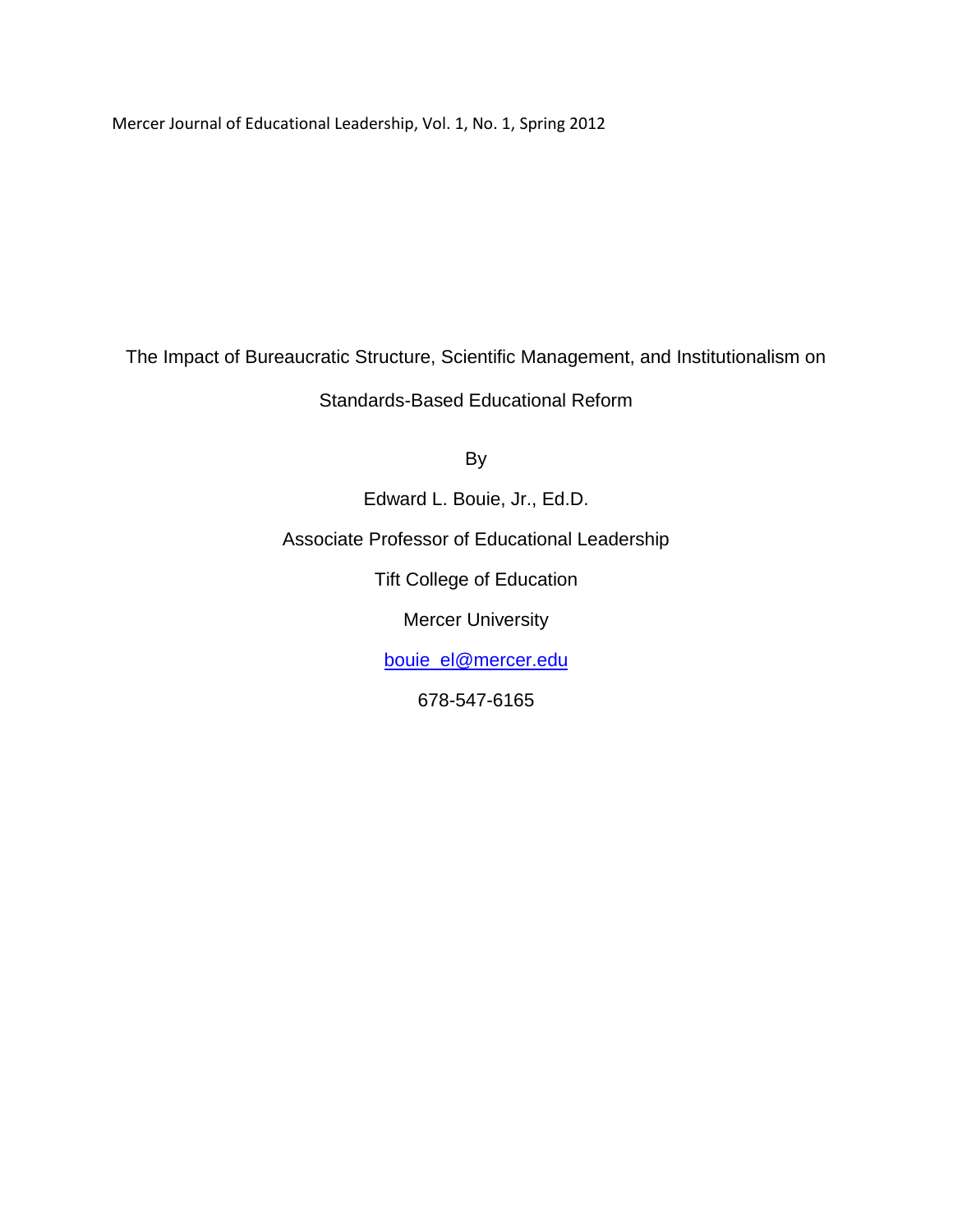# **Abstract**

The world of public education today is dominated by a focus on standards-based reform and high-stakes accountability systems. School leaders, who are under immense pressure to raise standardized test scores, particularly for poor and minority children, attempt to do so by applying politically sanctioned solutions to educational problems without subjecting them to critical scrutiny within the context in which they are applied. Further, these "solutions" often conflict with well-established theoretical paradigms governing professional knowledge in the areas of organizational behavior and child development.

This paper presents a theoretical explanation of how this phenomenon occurs by connecting the institutional school of organizational analysis (Meyer and Scott, 1983; Zucker 1983), Max Weber's sociology of domination, including his typology of bureaucracy and social control (1978), and Frederick Taylor's (1911) theory of scientific management.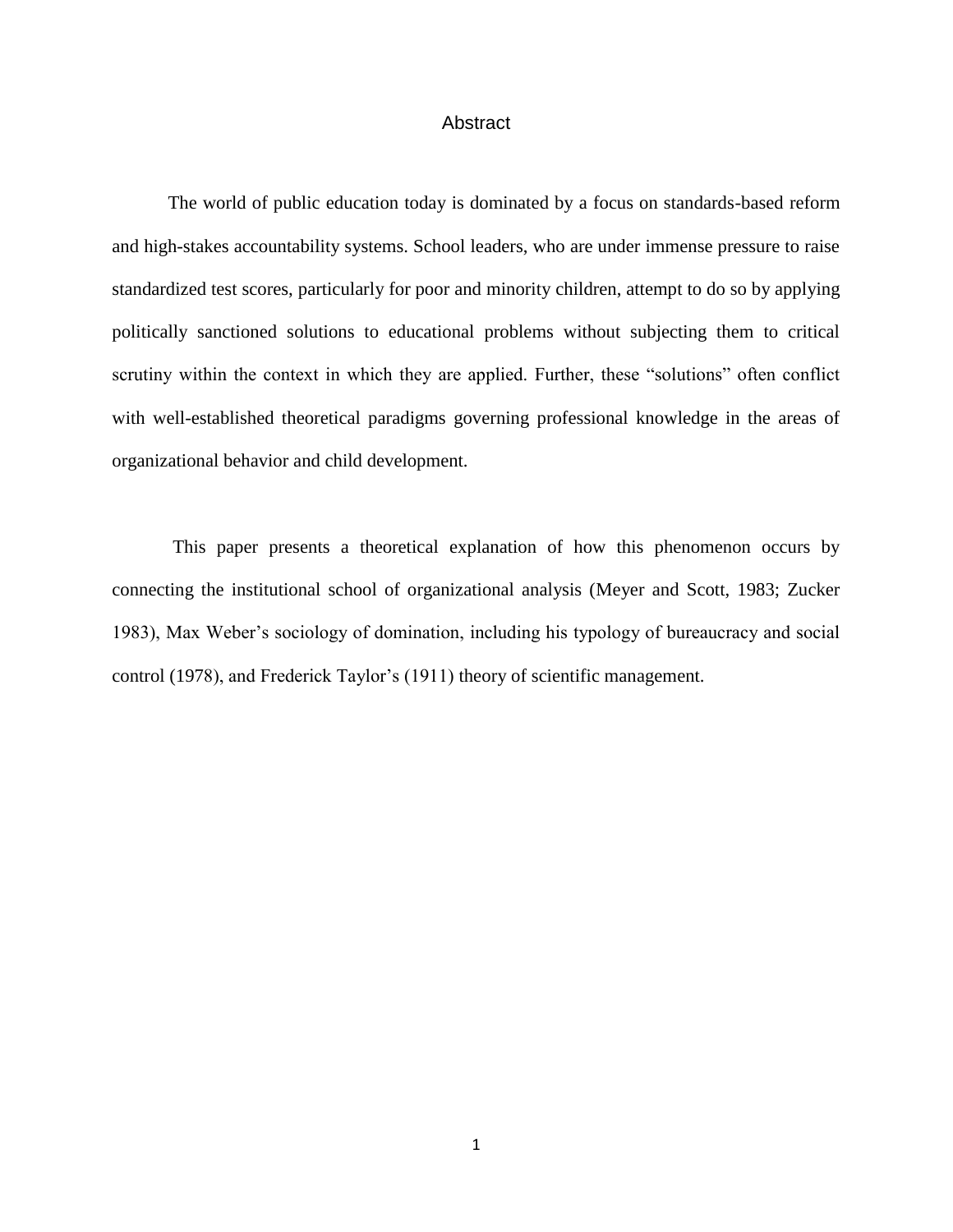The Impact of Bureaucratic Structure, Scientific Management, and Institutionalism on Standards-Based Educational Reform

The world of public education today is dominated by a focus on standards-based reform and high-stakes accountability systems. This movement is based on a general ―theory of action‖ (Argyris & Schon, 1978). According to Argyris and Schoen, theories of action are the "mechanisms" by which thoughts are linked to action. A number of elements are inherently linked with these theories, including action strategies, consequences for self, consequences for others, governing values, and action strategy effectiveness. Modern school accountability systems conform to this framework by espousing the following beliefs:

- 1. Performance, or student achievement, is the key value or goal of schooling, and constructing accountability around performance focuses attention on it;
- 2. Performance is accurately and authentically measured by the assessment instruments in use;
- 3. Consequences, or stakes, motivate school personnel and students;
- 4. Unfortunate unintended consequences are few (Fuhrman & Elmore, 2004, p.8)

As a result, school accountability frameworks are characterized by development of student performance standards, standardized-testing to measure the degree of achievement of these standards, rewards for schools, teachers, school leaders (financial and positive recognition), and students (promotion to the next grade) who demonstrate satisfactory achievement, and punishment for schools, teachers, school leaders (termination, demotion, public embarrassment through public ranking of schools, school reconstitution) and students (grade retention) for those who do not. These frameworks are an outgrowth of a political climate that makes strong parallels between education and business, with a focus on the bottom line – student achievement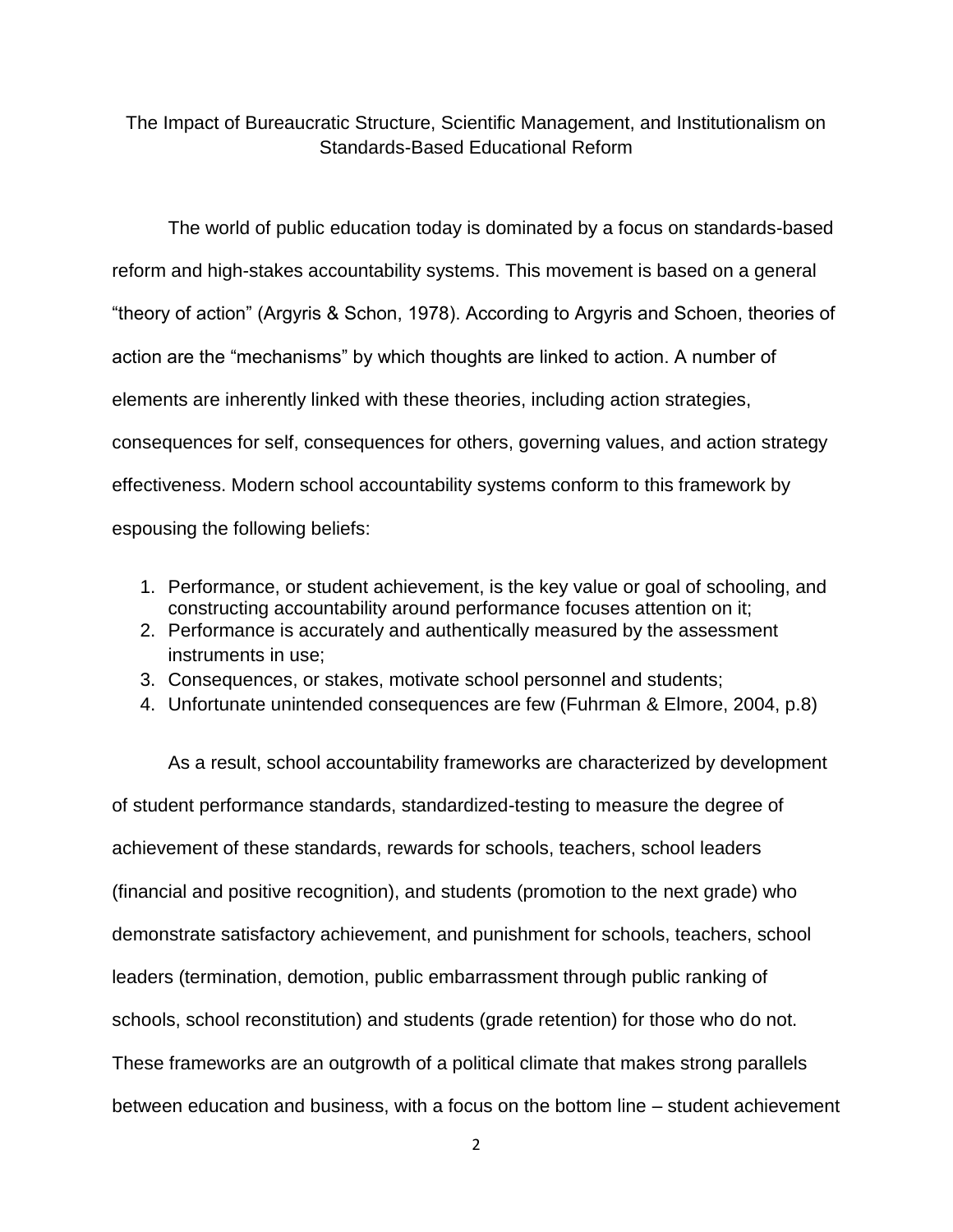as measured by standardized test scores. Giroux (2002) describes this orientation as ―neoliberalism.‖ Neoliberalism is characterized by a political discourse wherein ―individual and social agency is defined largely through market-driven notions of individualism, competition, and consumption (Giroux, p. 426.)." As such, education is conceptualized through a human capital framework that defines the primary goal of education as economic growth, in contrast to other ideologies that might emphasize the passing on of culture or the education of students for social justice. Becker (1994) posits that economic growth depends on the knowledge, information, ideas, skills, and health of the workforce, and therefore investments in education will improve human capital leading to economic growth. Human capital economics values knowledge or curriculum according to how it meets the needs of the economic system undergirded by a vision of education as a business preparing workers for business.

Strongly connected to modern school accountability frameworks is an array of strategies and programs designed to improve "student achievement" (standardized test scores) and meet accountability requirements. In many instances, these strategies claim to be "scientifically-based" and come complete with "best-practices" that, when implemented, should result in higher levels of student achievement. However, St. Clair (2005) expresses concern with this direction by stating, "The view that it may be possible to link educational practices and outcomes unproblematically is surprisingly widespread, and it underpins the idea that it is possible to define "best practices" (p. 2). This idea is further promoted by the federal government through No Child Left Behind by promoting a neo-positivist approach to educational research. The term "neopositivism" or "logical empiricism" dates from the turn of the 20<sup>th</sup> Century and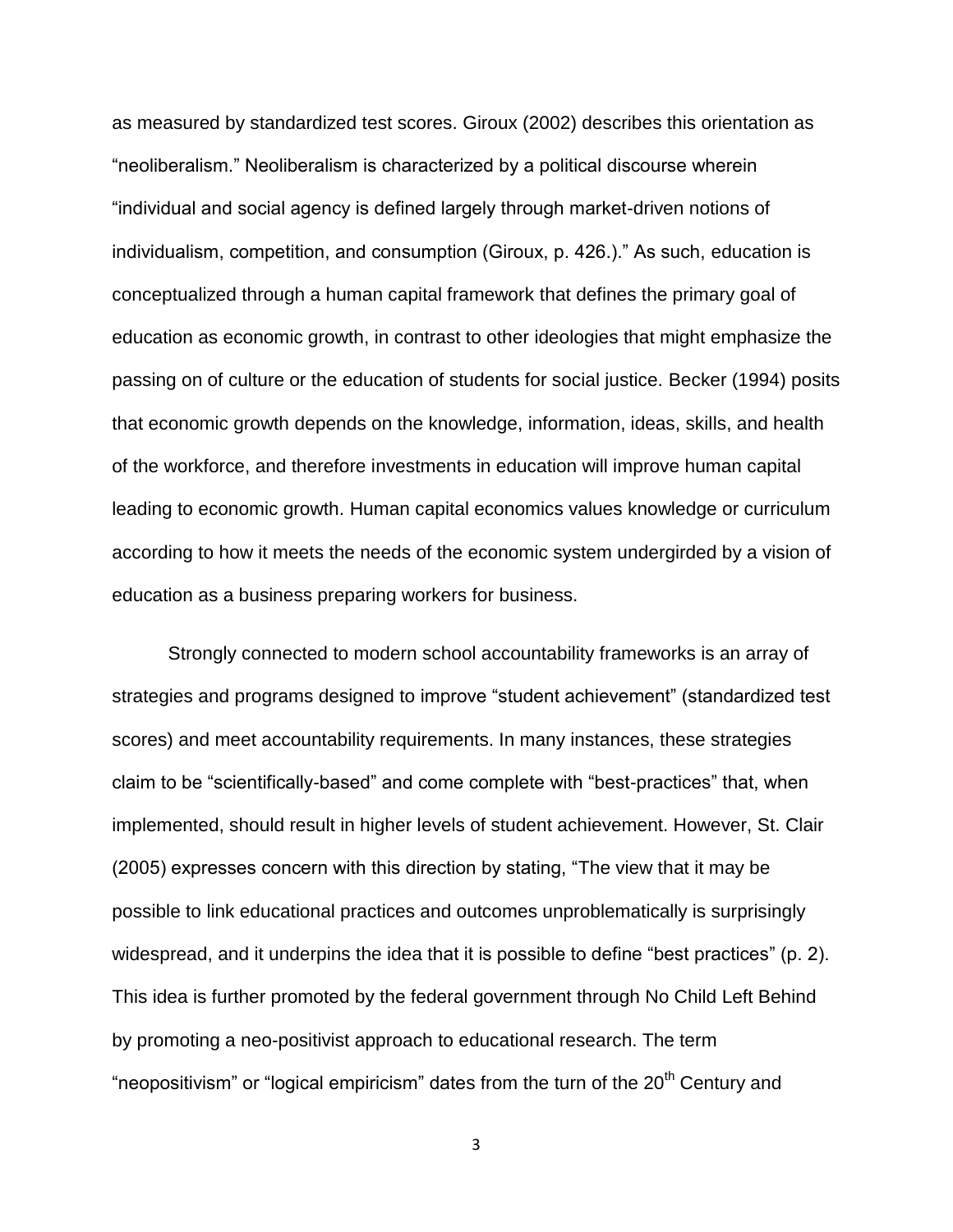signals the "pre-eminence of a qusai-scientific method of knowledge. It rejects Metaphysics, and regards as basic the principle of verification, i.e. a process definition of truth or untruth of a postulate by empirical proof" (St. Clair, 2005). In other words, value-oriented, culturally-based and to a large extent, political concerns are not important to neopositivists or logical empiricists; what matters is whether an argument can be proven by empirical data (Belzer and St. Clair, 2005).

It is clear that this neopositivist position along with the discourse of neliberalism is prominent in shaping education legislation and is intractably connected to the philosophical orientation underpinning state and federal accountability systems. For example, the term "scientifically-based research" is conceptualized in the No Child Left Behind Act in a manner that is consistent with a neopositivist position. The Act (2002) states:

The term "scientifically-based reading research" means research that ---

- (A)Applies rigorous, systematic, and objective procedures to obtain valid knowledge relevant to reading development, reading instruction, and reading difficulties; and (B) includes research that --
	- i. employs systematic, empirical methods that draw on observation or experiment;
	- ii. involves rigorous data analyses that are adequate to test the stated hypotheses and across multiple measures and observations; and
	- iii. relies on measurements or observational methods that provide valid data across evaluators and observers and across multiple measurements and observations; and
	- iv. has been accepted by a peer-reviewed journal or approved by a panel of independent experts through a comparably, rigorous, objective, and scientific review. (§1208, part 6)

Beltzer and St. Clair (2005) in their analysis of this definition state:

Throughout the definition, there is an implicit assumption that good research follows a hypothetico-deductive model, and the use of wording such as "rigorous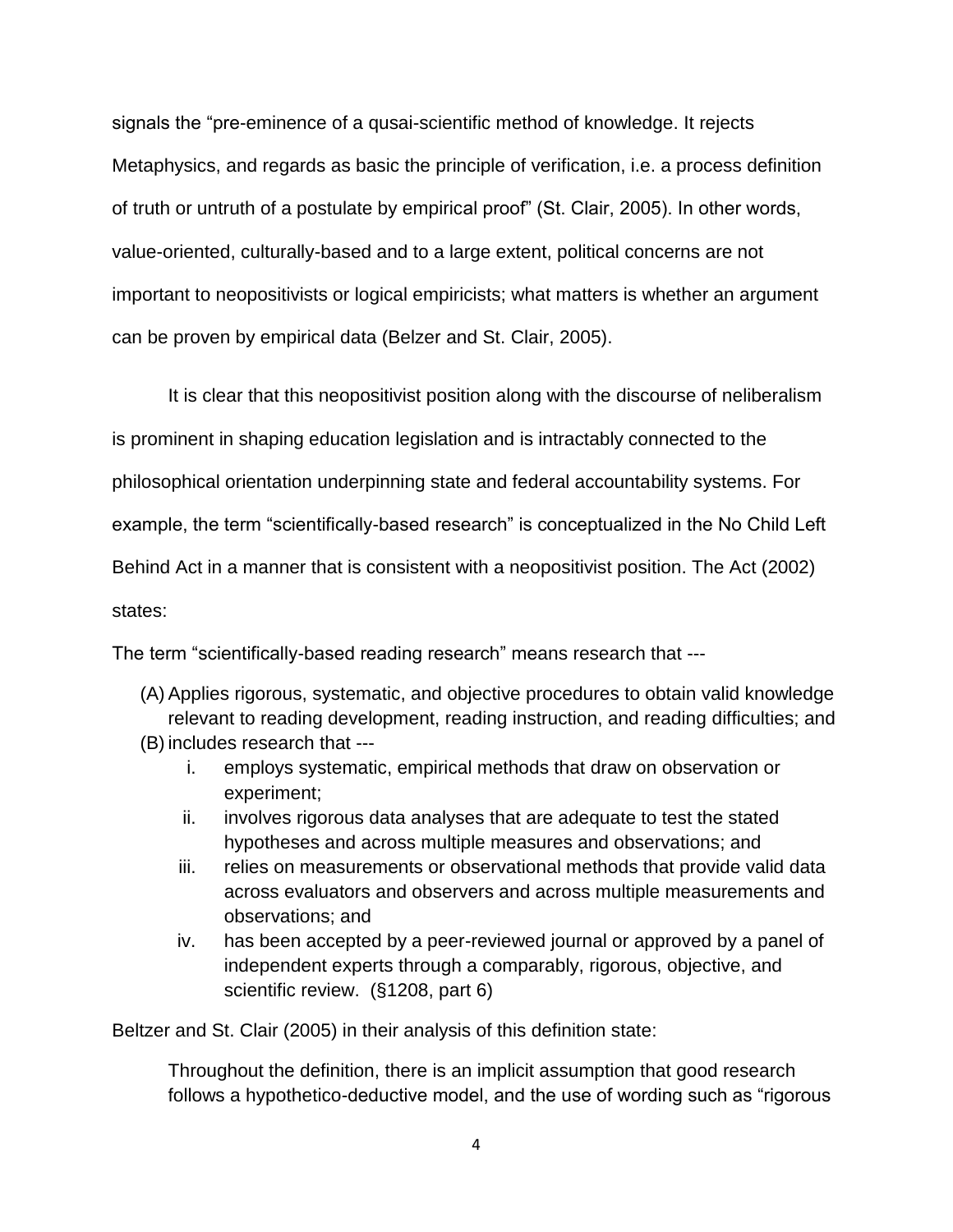data analysis that are adequate to test the stated hypotheses" and "valid data across evaluators and observers and across multiple measurements and observations" clearly underlines the assumption that research is an objective, technical activity. The definition is extraordinarily limiting, especially for a field like education, in which the notion of repeatable "experiments" with consistent "general conclusions" is often unsustainable (p. 139).

Public school educational leaders are socialized through both institutional and political pressures to accept this approach to educational problem-solving by adopting so-called "best practices" absent critical scrutiny that are purported "to work" in all settings, with all children. Unfortunately, these practices are consistently directed toward poor and minority children and the results, more often than not, fail to produce the intended results of improved student achievement. Many of the theories upon which these practices are based may contain practices that are beneficial to educating children in a variety of contexts. However, as stated by English (2003), "To reduce such claims to standardized lists (‗effective schools') or ‗school improvement models' based on decontextualized behaviors on a 'research base' which itself has been standardized in 'right truth-seeking methods,' is to resort to hegemonic practices which can only be supported via political enforcement. Inevitably, the politics of consensus lists as one of its victims a complex truth(s) that is lost in its simplistic pursuit" (p. 4).

In this article, I will argue that public school leaders, who are under immense pressure to raise standardized test scores, particularly for poor and minority children, attempt to do so by applying politically sanctioned solutions to educational problems without subjecting them to critical scrutiny within the context in which they are applied. Further, these "solutions" often conflict with well-established theoretical paradigms governing professional knowledge in the areas of organizational behavior and child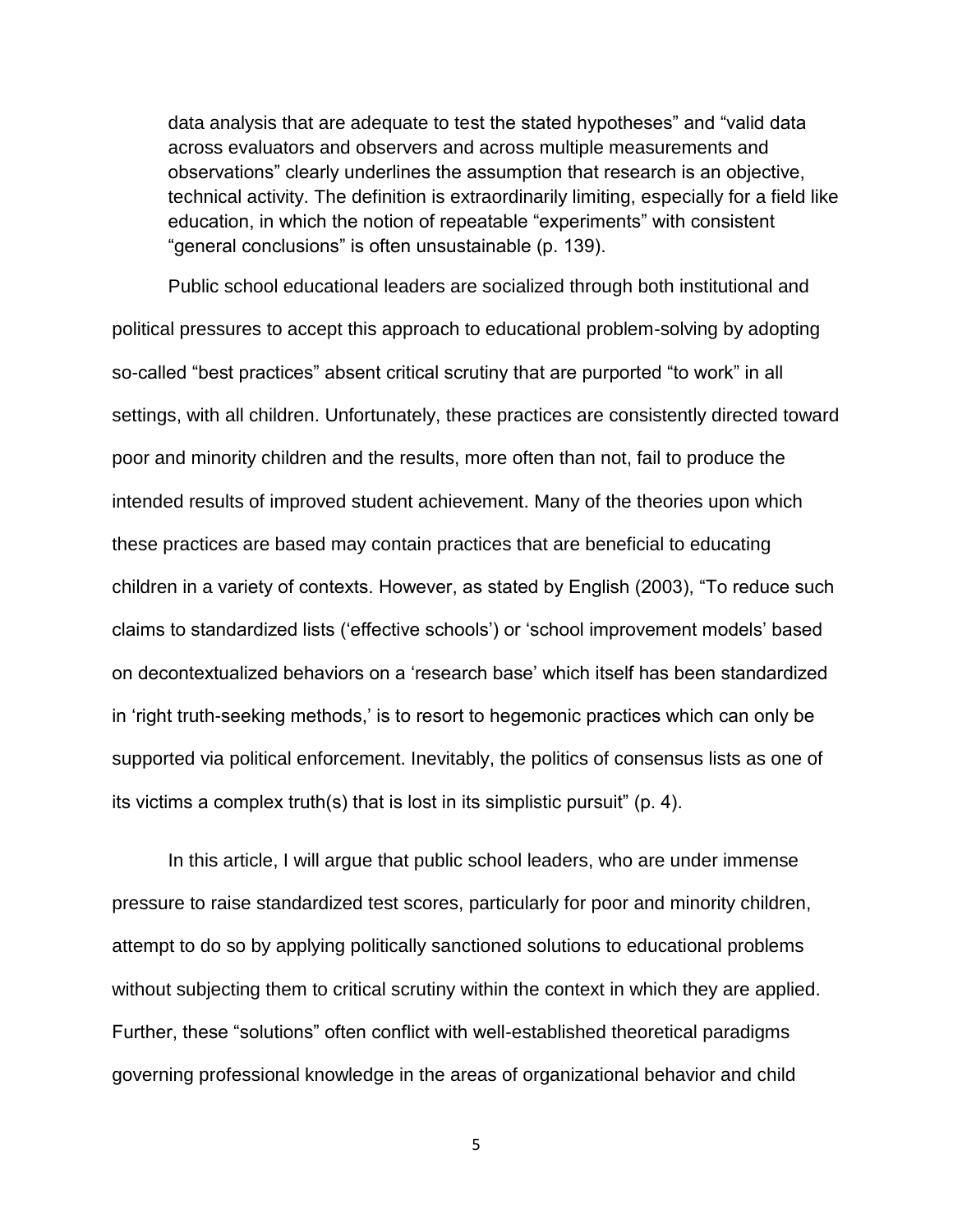development. The foundation of this argument is based on the institutional school of organizational analysis (Meyer & Scott, 1983; Zucker 1983), which deals with largescale patterns of meaning that come to be taken for granted in a society that underlie everyday action in organized settings. In addition, I will draw on Max Weber's sociology of domination, including his typology of bureaucracy and social control (1895). Finally, I will argue that these two forces along with Taylor's principles of "scientific management" (1911), upon which school accountability systems are based, negatively impact the ability of public school leaders to forge a conceptual understanding of the neopositive strategies of school improvement, impede critical reflection that might lead to a more effective discourse of school improvement, and to practices that, in fact, undermine serious efforts for school improvement.

This article represents an attempt to identify, not empirically validate, the structural and political impediments to meaningful school reform and the effect of these impediments on the professional actions of public school administrators. Further, it attempts to present a nomological set of constructs and theory that can be formally validated and tested in future studies. The validity of the proposed constructs presented is limited to content validity based on logic, observations, a review of accepted theoretical paradigms and, in some cases, empirical analogy.

#### **Standards-Based Reform as a Reincarnation of Scientific Management**

The logic of standards-based reform is firmly rooted in the work of Frederick Taylor and the principles of scientific management. Robert Kanigel (1997) in his biography of Taylor, states: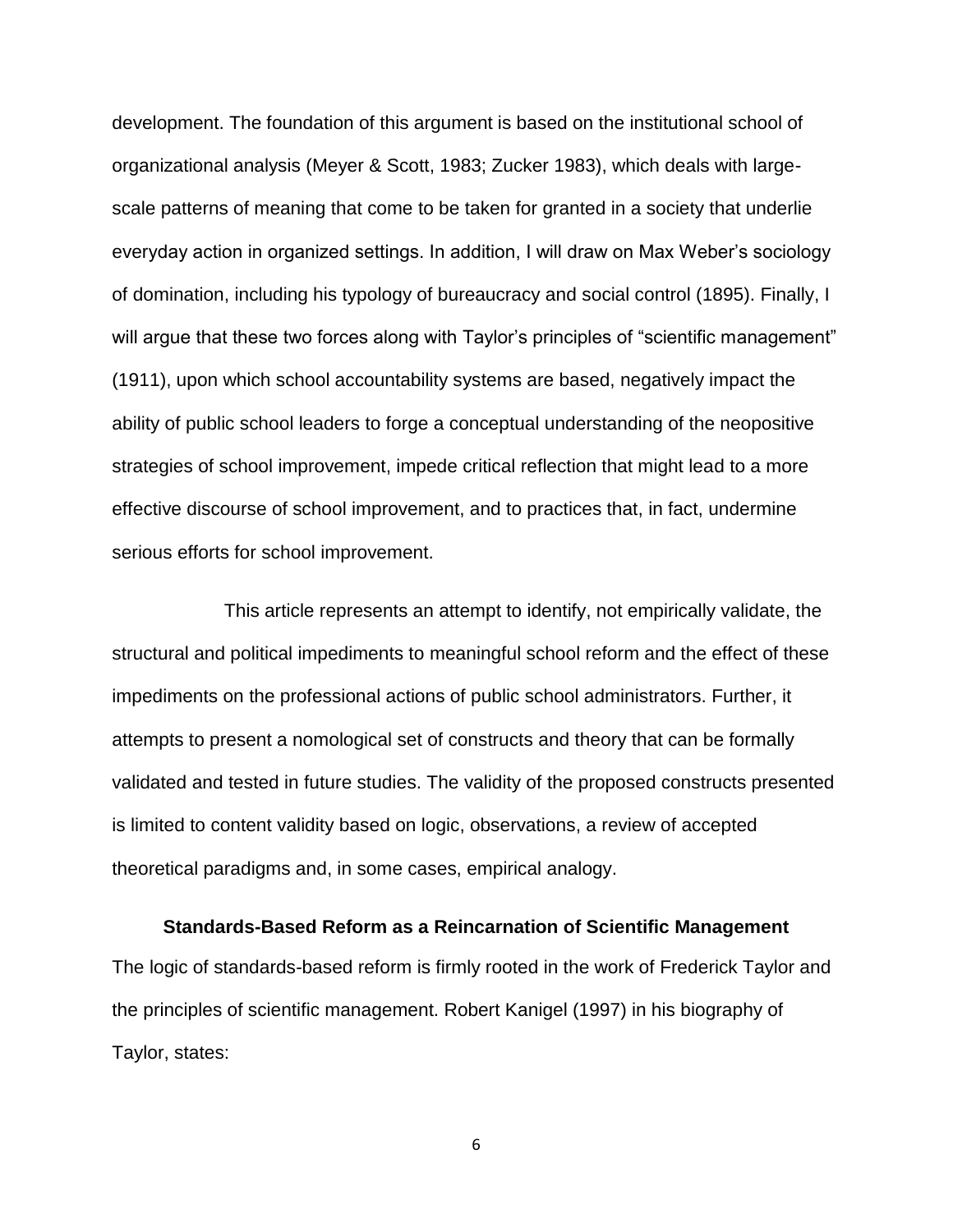Taylor bequeathed a clockwork world of tasks timed to the hundredth of a minute, of standardized factories, machines, women, and men. He helped instill in us a fierce, unholy obsessions (sic) with time, order, productivity, and efficiency that marks our age. (p.7)

Kanigel's description of Taylor's concern with productivity and efficiency of the workers on the factory floor can easily be seen in the present-day view of "workers" in the school. Taylor's obsession with productivity, efficiency, standardized work processes based on scientific study, tying compensation to production based on predetermined worker output, training workers in the best methods, and direction of work by supervisors who know best are clearly manifested in the principles that guide standardsbased reform. These principles are operationalized through reliance on whole-school reform models that utilize scripted "teacher-proof" curricula, teacher training focused on ―scientifically-determined best practices,‖ teacher and administrator evaluation systems designed to focus on observing "effective" and "efficient" standards of behavior by trained supervisors, teacher pay-for-performance and sanctions against teachers, administrators, schools, and students for failure to achieve predetermined standards of performance. As stated by Taylor (1911),

It is only through *enforced* standardization of methods, *enforced* adoption of the best implements and working conditions, and *enforced* cooperation that this faster work can be assured. And the duty of enforcing the adoption of standards and enforcing this cooperation rests with *management* alone. The management must supply continually one or more teachers to show each new man the new and simpler motions and the slower men must be continually watched and helped until they have risen to their proper speed. All of those who, after proper teaching, either will not or cannot work in accordance with the new methods and at the higher speed must be discharged by the management. (p.42)

Further, these practices are enforced through legal means such as No Child Left Behind and a myriad of laws that comprise state school accountability systems, or encouraged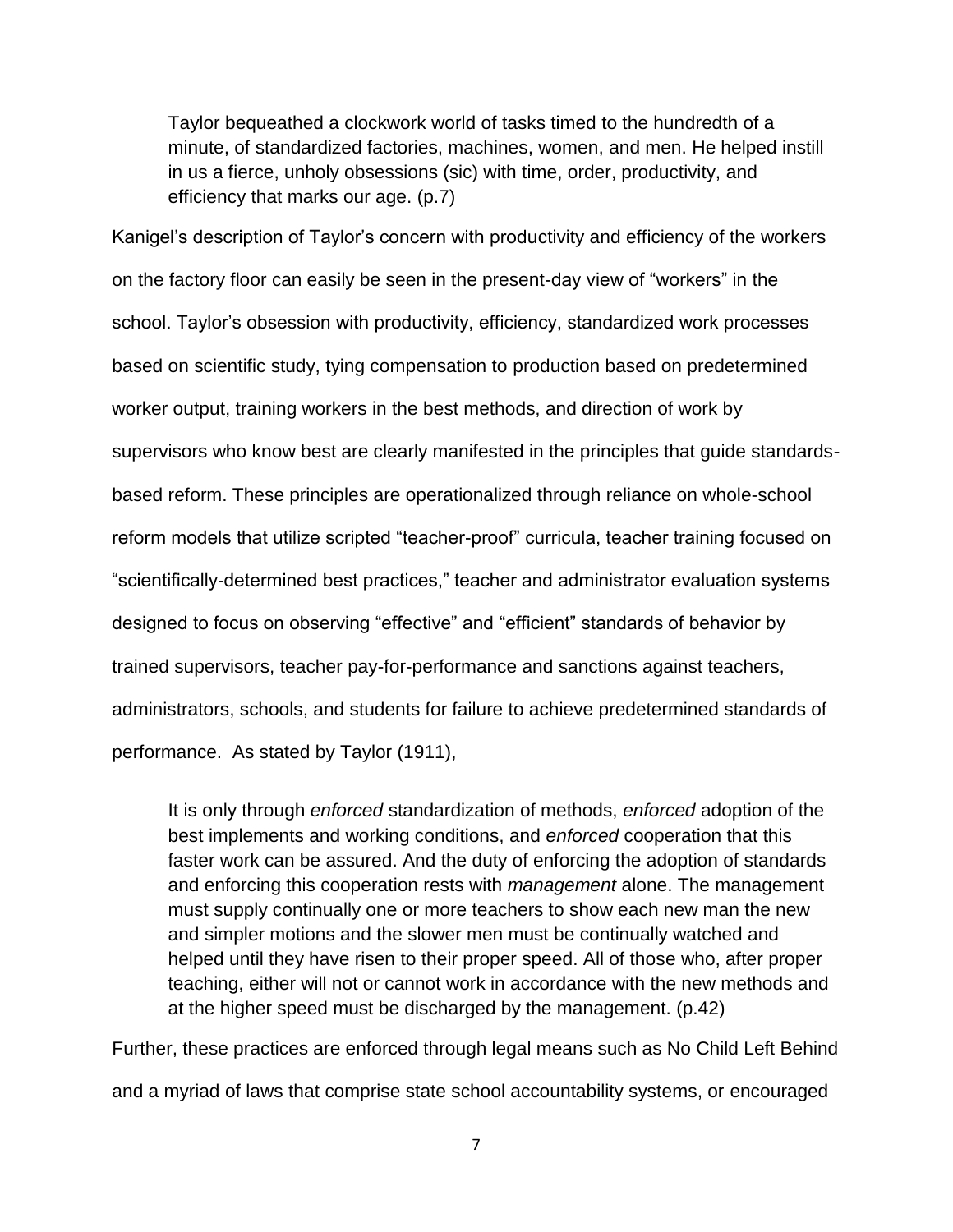by offering financial incentives to adopt these practices as evidenced by the "Race to" the Top" competitive grants administered by the U.S. Department of Education. These strategies as were those proposed and implemented by Taylor, frame the achievement of standards as directly related to the motivation of teachers, students, and administrators and impose threats of sanctions as stimuli to increase the motivation necessary to achieve higher levels of student achievement. In addition, the language comprising the discourse surrounding these accountability measures is derived from the application of business models to schools such as Total Quality Management (TQM), Continuous Quality Improvement (CQI), Management by Objectives (MBO), Strategic Planning, Benchmarking, and Business Process Reengineering. The application of scientific management principles is the first tool of compliance used by the state to control the thinking and actions of school personnel in the application of standardsbased reform and corresponding systems of accountability.

# **Bureaucratic Structure and Foundations of Authority**

The concept of rational-legal domination is derived from Max Weber's classification of authority (1921). In addition to the rational-legal concept of authority, Weber identified two other forms: traditional authority and charismatic authority. All three domination types are representative of his ideal type concept. In traditional authority, the legitimacy of the authority comes from tradition. Charismatic authority is legitimized by the personality and leadership qualities of the ruling individual. Finally, rational-legal authority derives its powers from the system of bureaucracy and legality. Under rationallegal authority, legitimacy is seen as coming from a legal order and the laws that have been enacted in it.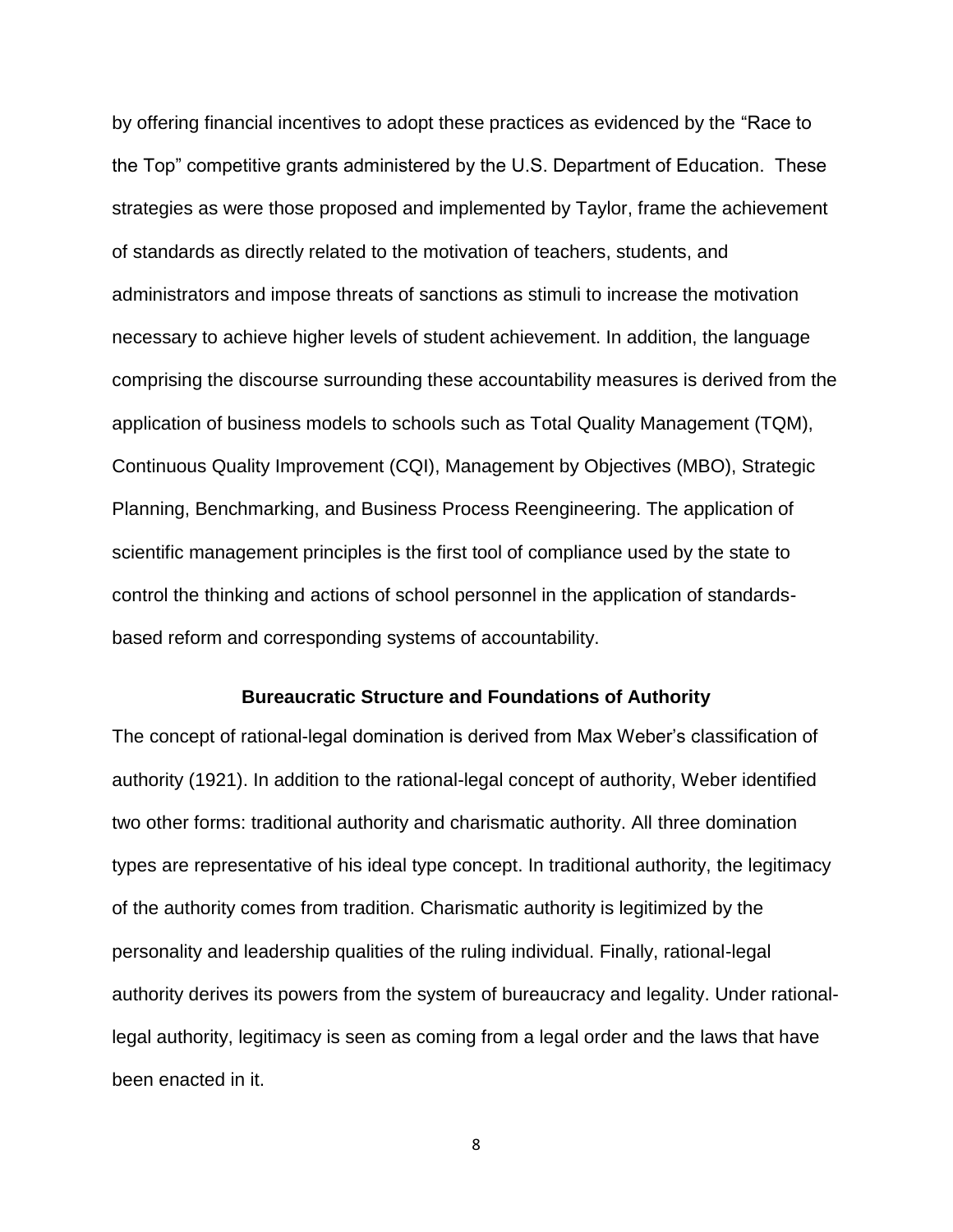Weber (1921) defined legal order as a system where the rules are enacted and obeyed as legitimate because they are in line with other laws on how they can be enacted and how they should be obeyed. Laws are thus enacted by government and compliance compelled through the legitimate use of physical force. Weber further explains that in order to insure adherence to the legal system, rational-leaders or bureaucratic officials must be employed by the state. Weber describes a number of characteristics of bureaucratic officials. Of the characteristics cited (Weber, 1921), one states that the official must exercise his judgment and his skills, but his duty is to place these at the service of a higher authority. Ultimately he is responsible only for the impartial execution of assigned tasks and must sacrifice his personal judgment if it runs counter to his official duties.

This line of reasoning is further extended by Weber with his description of rationalization (which is embedded as a part of bureaucratization) as a shift from a value-oriented organization and action (traditional authority and charismatic authority) to a goal-oriented organization and action (legal-rational authority). The result, according to Weber, is a "polar night of icy darkness", in which increasing rationalization of human life traps individuals in an "iron cage" of rule-based, rational control (Ashworth et al, 2009).

Public school leaders are bureaucratic officials employed to insure that the legally established policies and procedures of the state are executed in a manner that will facilitate accomplishment of predetermined goals. Concomitantly, a system of accountability, consistent with Taylor's concepts of close supervision and monitoring, is developed that is heavily dependent upon punishment for failure to achieve goals and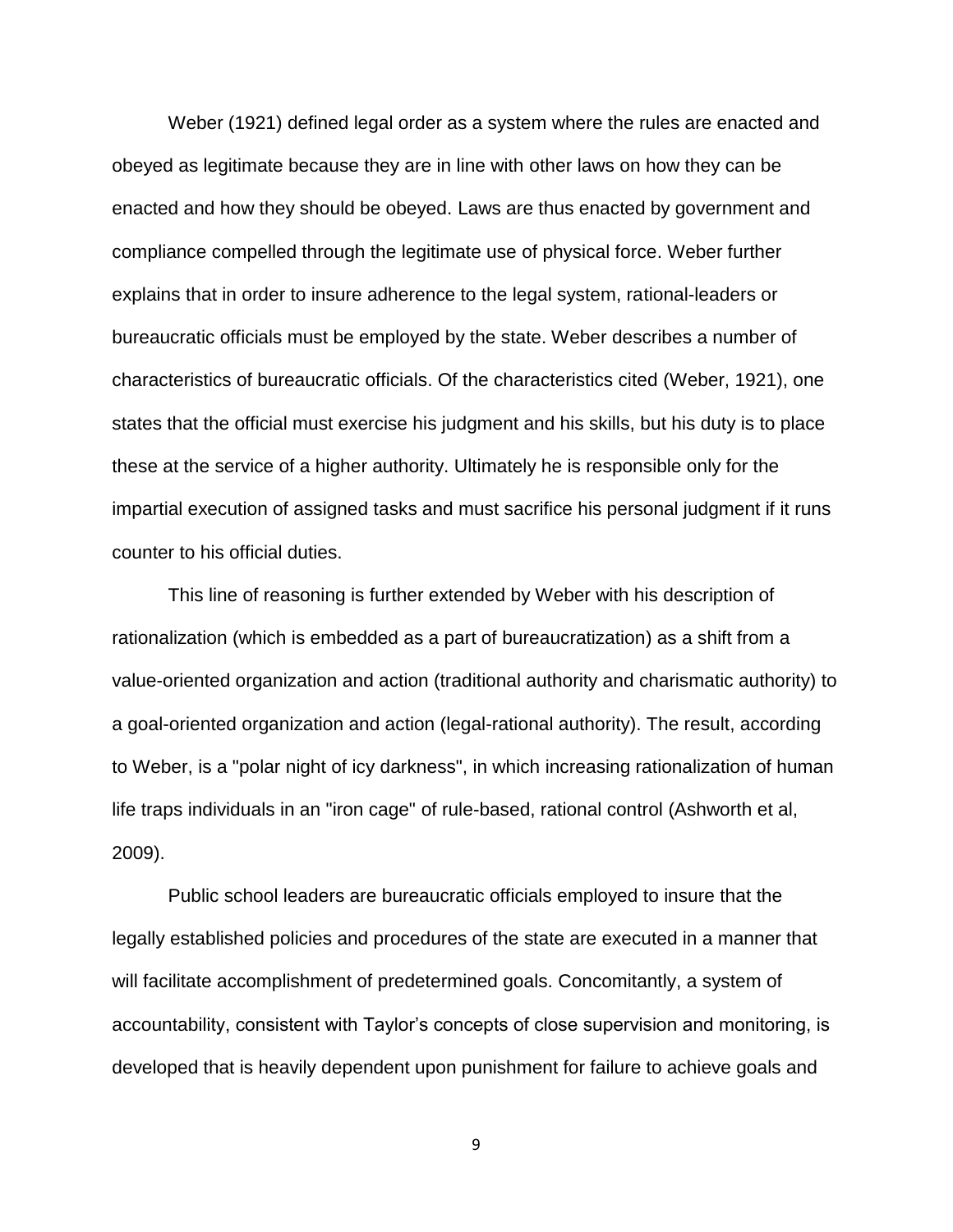reward for success. The goals that are imbedded in the accountability system include the achievement of Adequate Yearly Progress (AYP) and increasing standardized test scores to confirm student achievement of state required curriculum standards. In addition, the state, through frameworks such as the Interstate Leaders Licensure Consortium (ISLLC) standards, and legislative inducements through NCLB for school leaders "to develop comprehensive school reforms, based upon scientifically based research and effective practices that include an emphasis on basic academics and parental involvement" (NCLB, §1601, part F), creates parameters to guide the desired actions of school leaders to accomplish required goals. These parameters are based on best practices which are, according to Deming (1986, pp.239-242) the result of hierarchical positioning by virtue of parsimony, and the search for one or a few Paretotype generalizations that maximize the result of actions without concern for localized conditions.

The combination of the state's rational-legal authority to impose and enforce requirements on schools including inputs, processes, outputs, and outcomes results in ―the ‗dumbing down' of the roles of educational administrators via job deskilling in the same way Taylor advocated simplifying highly skilled management roles in applying scientific management in industrial settings" (English, 2003, p. 106). School leaders, therefore, are impeded from employing critical thinking in the pursuit of educational problem-solving and instead follow the dictates of the state regardless of whether these dictates conflict with their professional judgment regarding appropriate professional practice within the environment in which they are attempting to effect school improvement. Such dictates include an almost exclusive curricular focus on reading and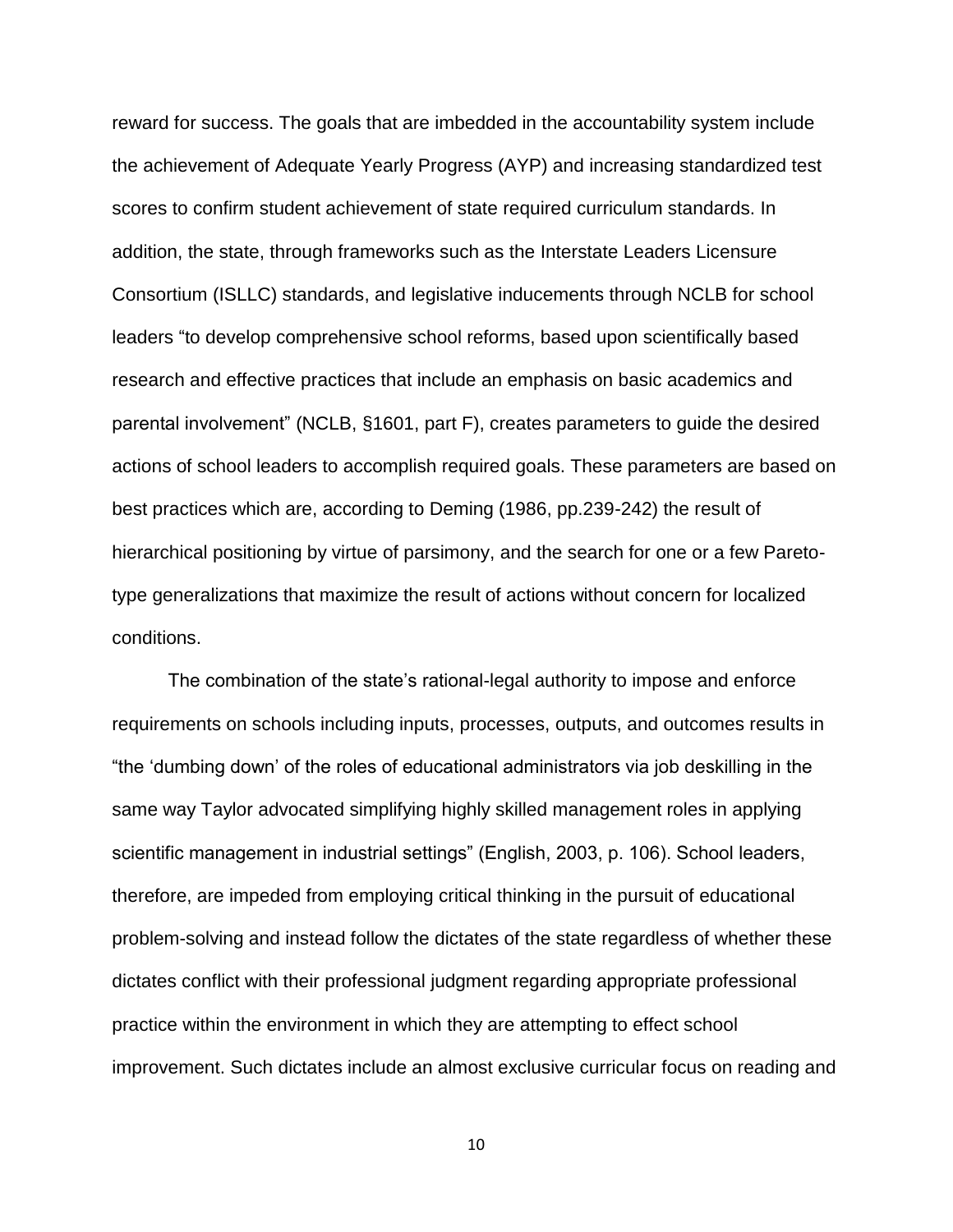mathematics in exclusion of a broader curriculum that includes the arts, physical education, and social studies.

A final caveat to this process is revealed by Weber's description of bureaucratic officials' desire to move on to "bigger and better positions". Since the determination of their worthiness to move to higher positions is determined by higher level bureaucratic officials who often make judgments based on how well they have conformed to bureaucratic control and domination in their current roles, rather than to actual accomplishment of goals, there is further incentive to blindly accept and implement all processes and procedures dictated by the state to demonstrate their willingness to conform and thus, their worthiness for promotion.

### **The Impact of Institutionalism**

The institutional school of organizational analysis (Meyer & Scott, 1983; Zucker 1983) deals with large-scale patterns of meaning that comes to be taken for granted in a society and underlie everyday actions in organized settings. These patterns of meaning are cultural assumptions and "understood" ideas about the proper ways of structuring relationships among individuals. The institutional school is rooted in phenomenological sociology, a theoretical perspective that argues that people create a social order through interactions with one another and assign meanings to their interactions (Meyer and Scott). Although sociological in origin, the institutional school has psychological implications in its concern for the social origin of cognitive structures and matters of social process (Zucker, 1983). The theoretical underpinnings of the institutional school are found in part in the work of Max Weber (1921) and are directly related to Weber's typology of authority and legitimating principles as previously discussed.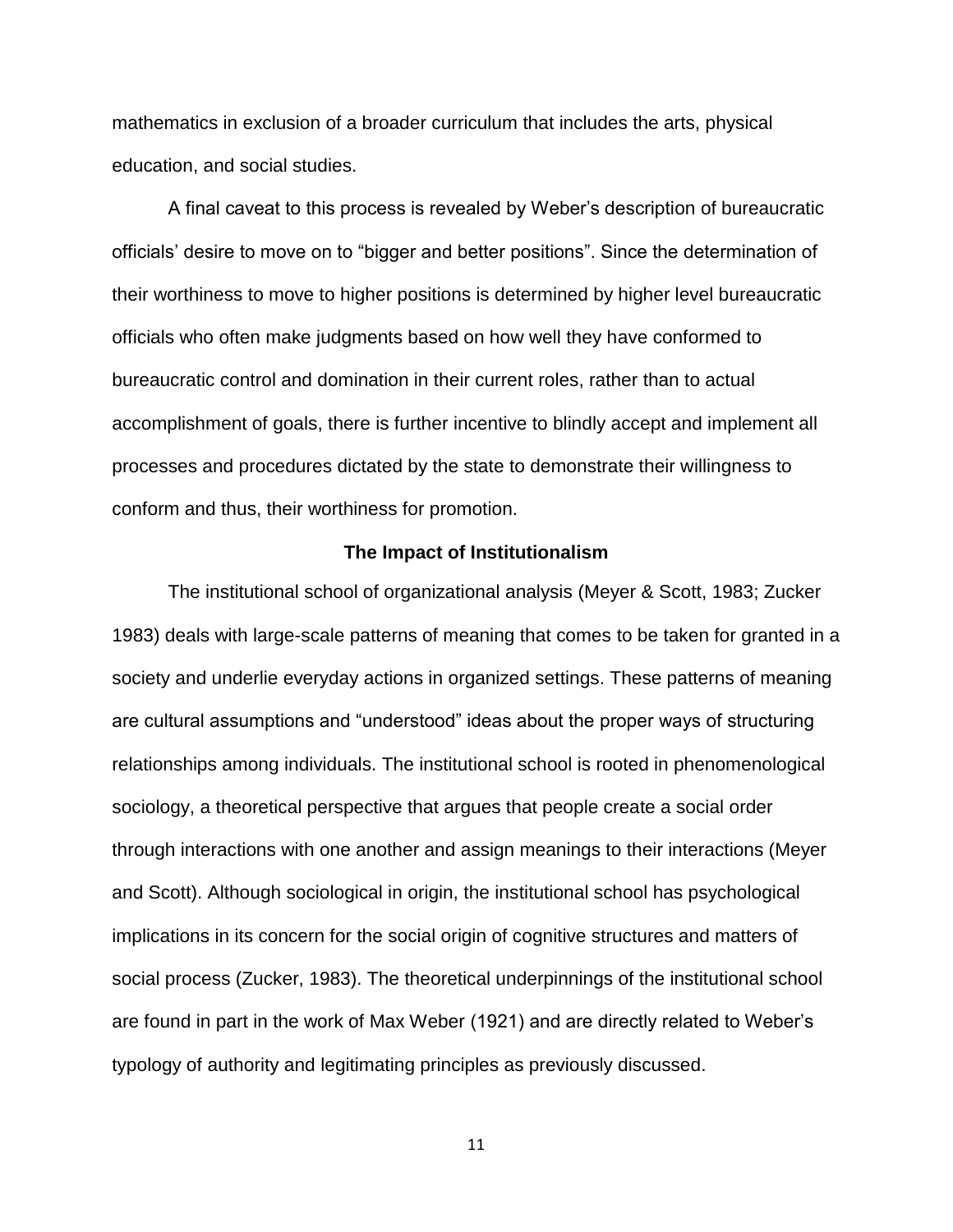Much of the research within modern conceptions of institutional theory, referred to as "new institutionalism", deals with the pervasive influence of institutions on human behavior through rules, norms, and other frameworks. Previous theories held that institutions can influence individuals to act in one of two ways: they can cause individuals within institutions to maximize benefits, or to act out of duty or an awareness of what one is "supposed" to do (Scott, 2001). An important contribution of new institutionalism was to add a cognitive type influence. This perspective adds that, instead of acting under rules or based on obligation, individuals act because of conceptions. "Compliance occurs in many circumstances because other types of behavior are inconceivable; routines are followed because they are taken for granted as 'the way we do these things'" (Scott 2001, p. 57). Individuals make certain choices or perform certain actions not because they fear punishment or attempt to conform; neither do they do so because an action is appropriate or the individual feels some sort of social obligation. Instead, the cognitive element of new institutionalism suggests that individuals make certain choices because they can conceive of no alternative (Scott).

Lounsbury (2001) discusses the concept of "logic" as it refers to institutionalism. The concept of logic generally refers to broader cultural beliefs and rules that structure cognition and guide decision-making in a field. At the organization level, logics can focus the attention of key decision-makers on a delimited set of issues and solutions (Ocasio, 1997), leading to logic-consistent decisions that reinforce extant organizational identities and strategies (Thornton, 2002). In line with the new institutionalism, social rule system theory stresses that particular institutions with their organizational norms, practices, and processes are deeply embedded in cultural, social, and political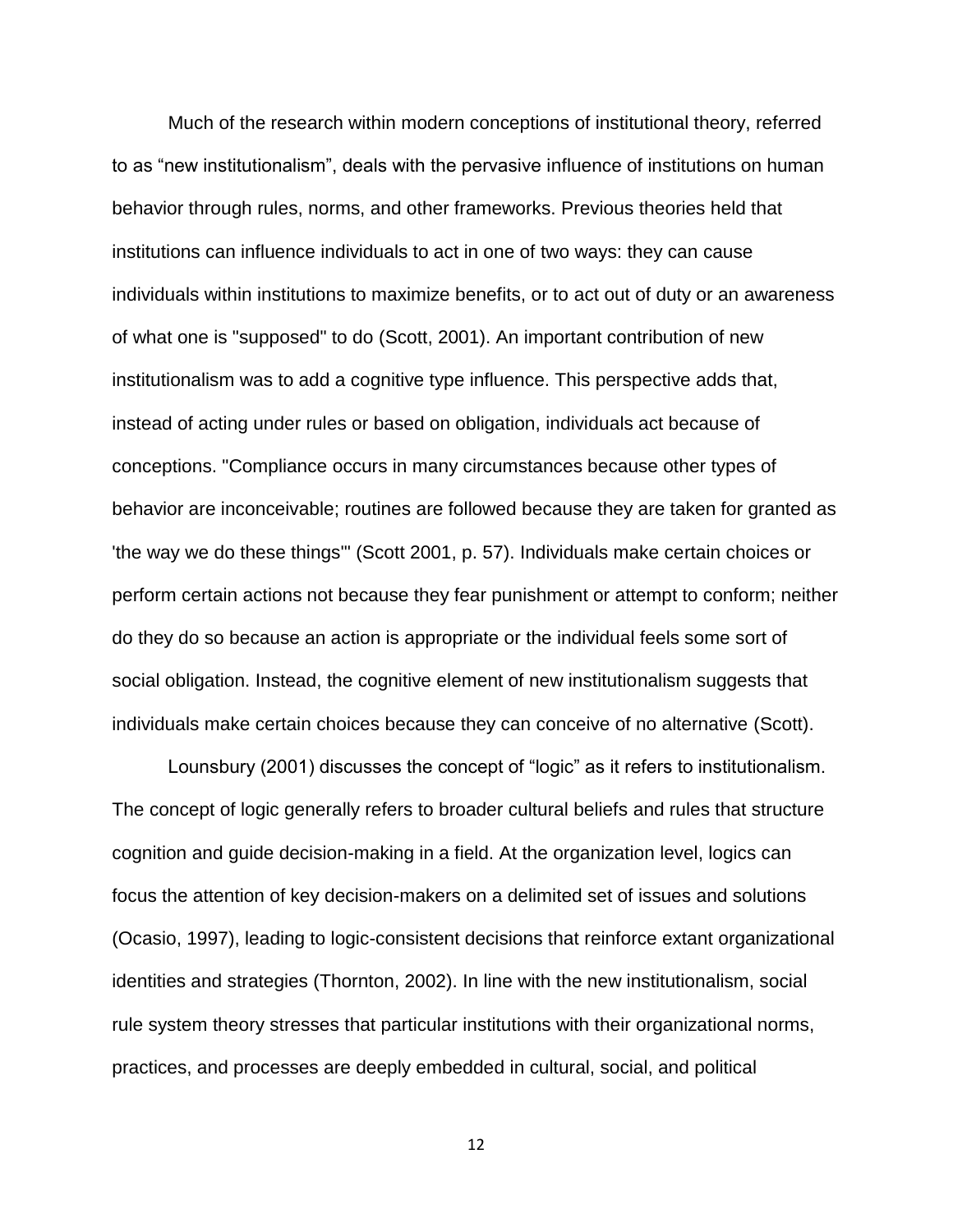environments and that particular structures and practices are often reflections of, as well as responses to, rules, laws, conventions, and paradigms built into the wider environment (Powell, 2007). In other words, norms and formal rules of institutions will shape the actions of those acting within them. Rather than a series of calculated actions designed to maximize perceived benefit, any given actor within an institution will feel to some extent constrained and obligated by the norms and rules of the institution.

The concept of institutionalism provides a nexus between scientific management and Weber's view of domination and authority in bureaucratic institutions. Modern efforts at school improvement are framed primarily in terms of problems with human motivation that can be improved through coercive means characterized by rules, regulations, "best practices," and threats of punishment that permeate the professional lives of educational leaders. Due to the constant and ubiquitous nature of these coercive efforts, school leaders, consistent with institutional theory, come to embrace and accept these strategies as appropriate for improving student achievement and schools without employing critical problem-solving strategies. Considered the most complex of all intellectual functions, problem solving has been defined as a higher-order cognitive process that requires the modulation and control of more routine or fundamental skills. As elucidated by Dietrich Dörner (1983) and later expanded upon by Joachim Funke (1991), difficult problems have some typical characteristics, including lack of clarity of the situation, multiple goals, large numbers of items consisting of interrelations and decisions, and time considerations. Clearly, it is necessary to conceptualize difficult problems using higher level mental processes to uncover viable solutions. School reform solutions that are underpinned by principles of scientific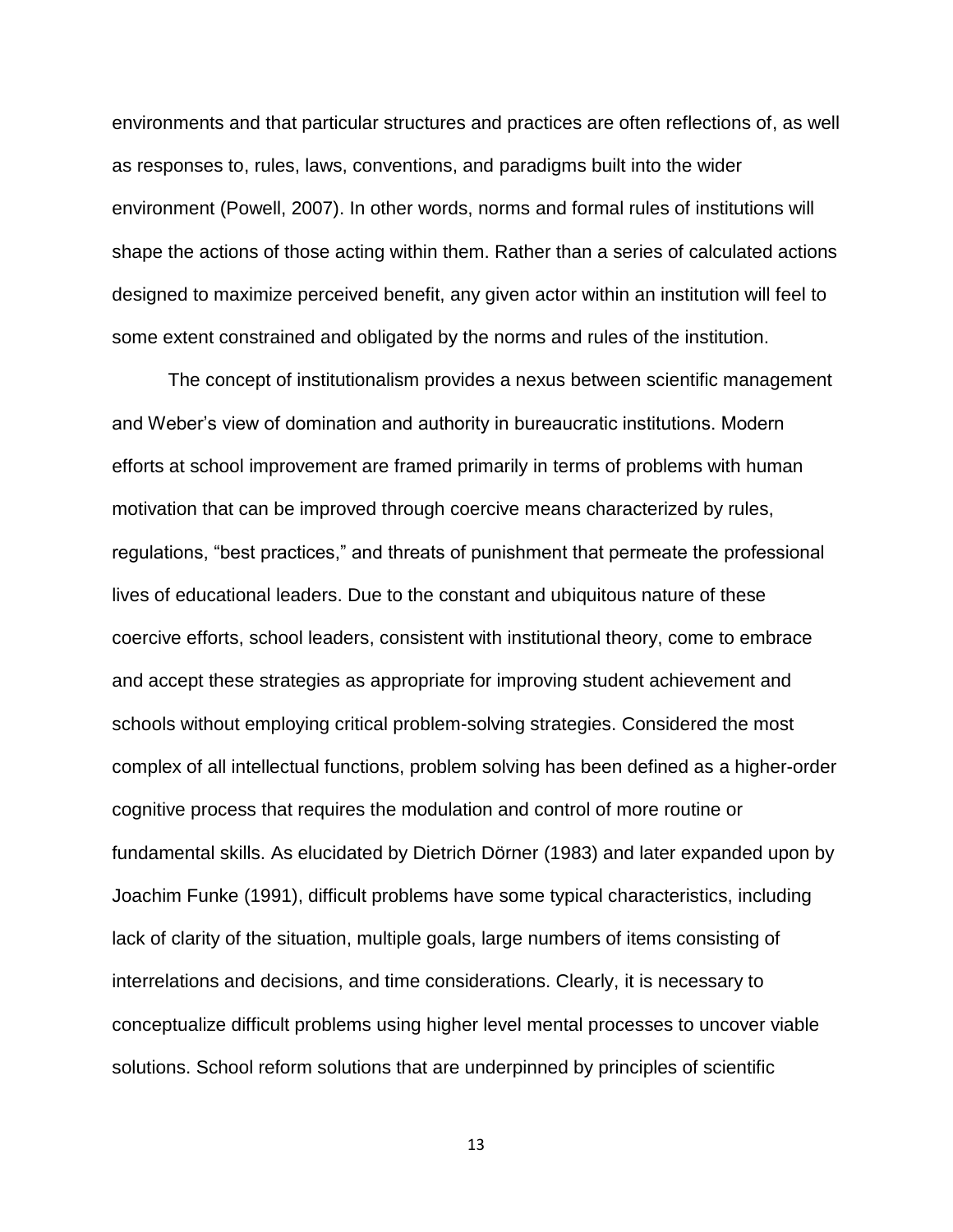management and rational-legal domination are more likely to result in unquestioned compliance absent critical problem-solving, thus, reinforcing the very problems they hope to solve. As Gouldner (1955) points out, there are both intended and unintended consequences of bureaucratic structure and rules.

Consistent with Weber's description of the characteristics of bureaucratic officials, educational leaders often seek to identify "solutions" to student achievement problems that are developed by experts (whole school reform models) and "proven" to be effective in similar contexts (best practices), with the belief that they can be transplanted as developed without modification or critical analysis to their current environment and achieve the same or similar results. Clearly, these decisions are most often made without the benefit of critical problem-solving strategies.

### **Conclusions**

The present view of school reform as described in this paper is characterized by bureaucratic rules and policies with an emphasis on standardization of work processes designed to enact simple causal chains between these processes and improving student achievement. The organization and implementation of reform is accomplished through school systems that are configured through a structure described by Mintzberg  $(1980)$  as a "machine bureaucracy  $(1922)$ . According to Mintzberg,

The Machine Bureaucracy coordinates primarily by the imposition of work standards from the technostructure; jobs are-highly specialized and formalized, units functional and very large (at the operating level), power centralized vertically at the strategic apex with limited horizontal decentralization to the technostructure (p. 322).

In contrast to a machine bureaucracy, Weick (1976) describes educational organizations as "loosely coupled systems." Loose coupling refers to connections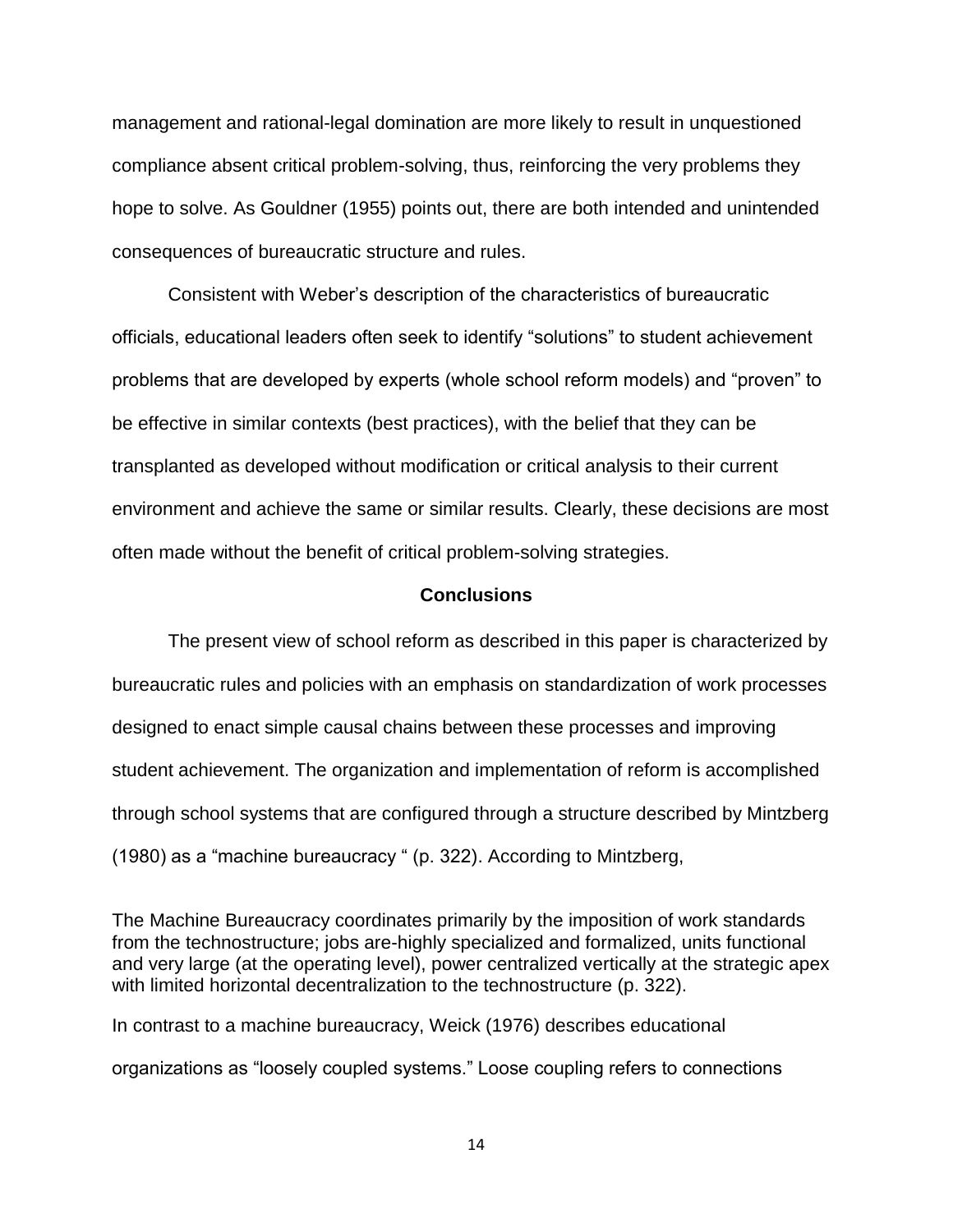between organizational subsystems that may be infrequent, circumscribed, weak in their mutual effects, unimportant or slow to respond (Weick, 1976). In other words, in contrast to the machine bureaucracy view that reform should be carried out in organizations that are coupled through dense, tight linkages, Weick describes the elements in school systems as tied together frequently and loosely. Further, a systems view of schools and school systems describes them as open and dynamic systems composed of patterns of interacting elements and subsystems loosely or tightly coupled to each other and their environments (Birnbaum, 1988). A systems perspective requires educational leaders to replace linear thinking with an understanding of how elements and subsystems are connected to each other in nonlinear circles of reciprocal interaction and influence (Birnbaum, 1988). Thus, what is the "cause" and what is the ―effect‖ is often difficult, if not impossible, to ascertain. From this point of view, it is not possible to prescribe solutions to many of the seemingly intractable problems with which public education are confronted based on decontextualized lists of practices and reform programs that purport to result in positive results in all educational environments. Nor will the politics of neoliberal thinking that attempts to impose business processes rooted in the logic of the market, competition, and capitalism yield positive results in a loosely coupled organizational environment.

Educational leaders must move beyond the current tendency to embrace decontextualized school reform strategies that are more often derived through the political process absent appropriate reference to accepted theory and research on children's cognitive development, organizational structure, organizational behavior, and effective leadership strategies. It is absolutely necessary for school leaders to become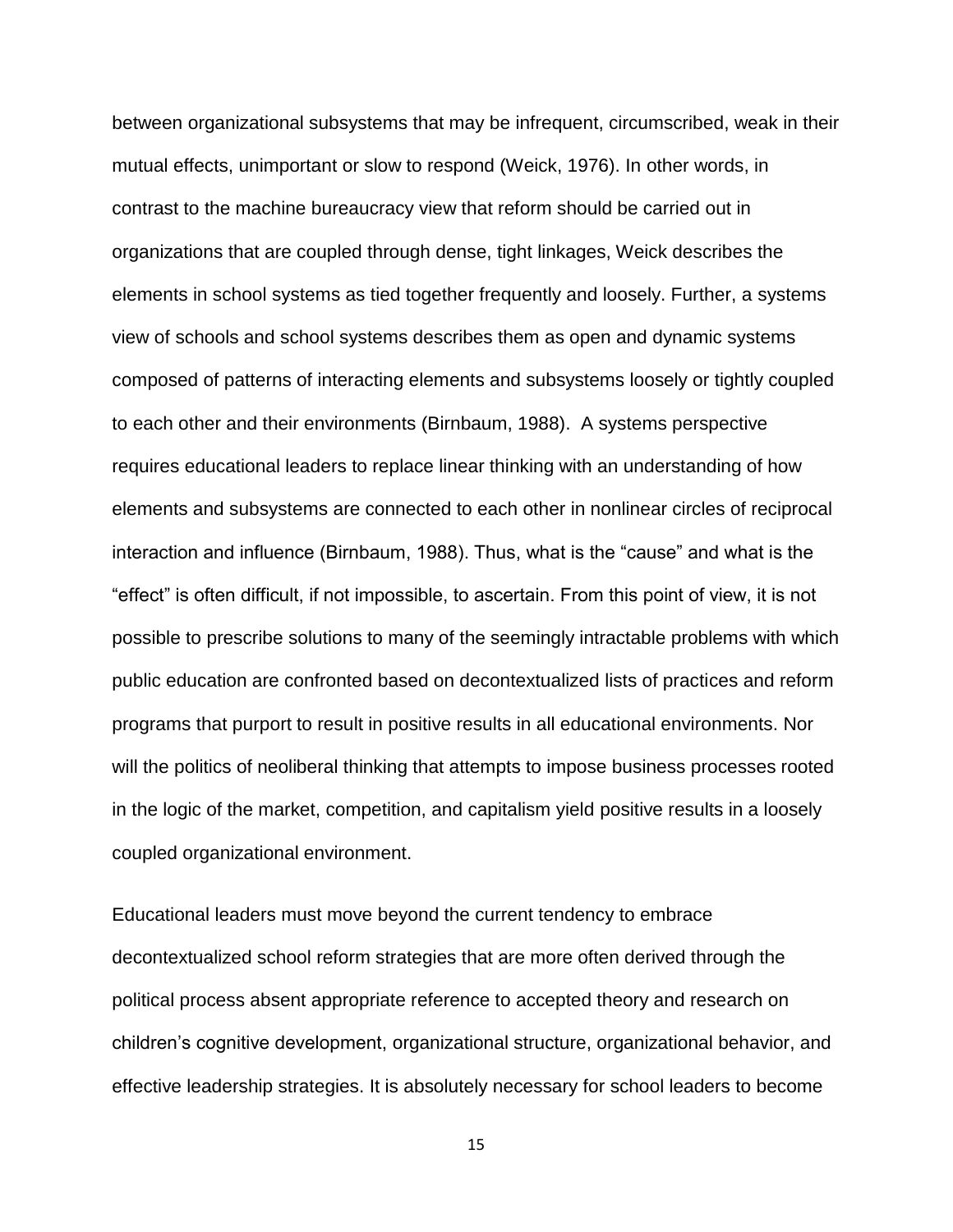more creative thinkers, for it is only through deep, critical thought that many of the seemingly intractable educational problems with which we are confronted can be solved. The reductionist approach of politically-derived solutions that are reinforced through scientific management, bureaucratic systems of domination, and institutional norms and rules, can only continue the cycle of failure by schools serving those children who are most in need of sound educational practice. As stated by H.L. Mencken (1948), ―Explanations exist; they have existed for all time; there is always a well-known solution to every human problem — neat, plausible, and wrong." Solutions to educational problems are not neat and many, though plausible, are just plain wrong. Future educational leaders will need to move past these "neat" solutions and apply critical thinking to solving America's educational problems.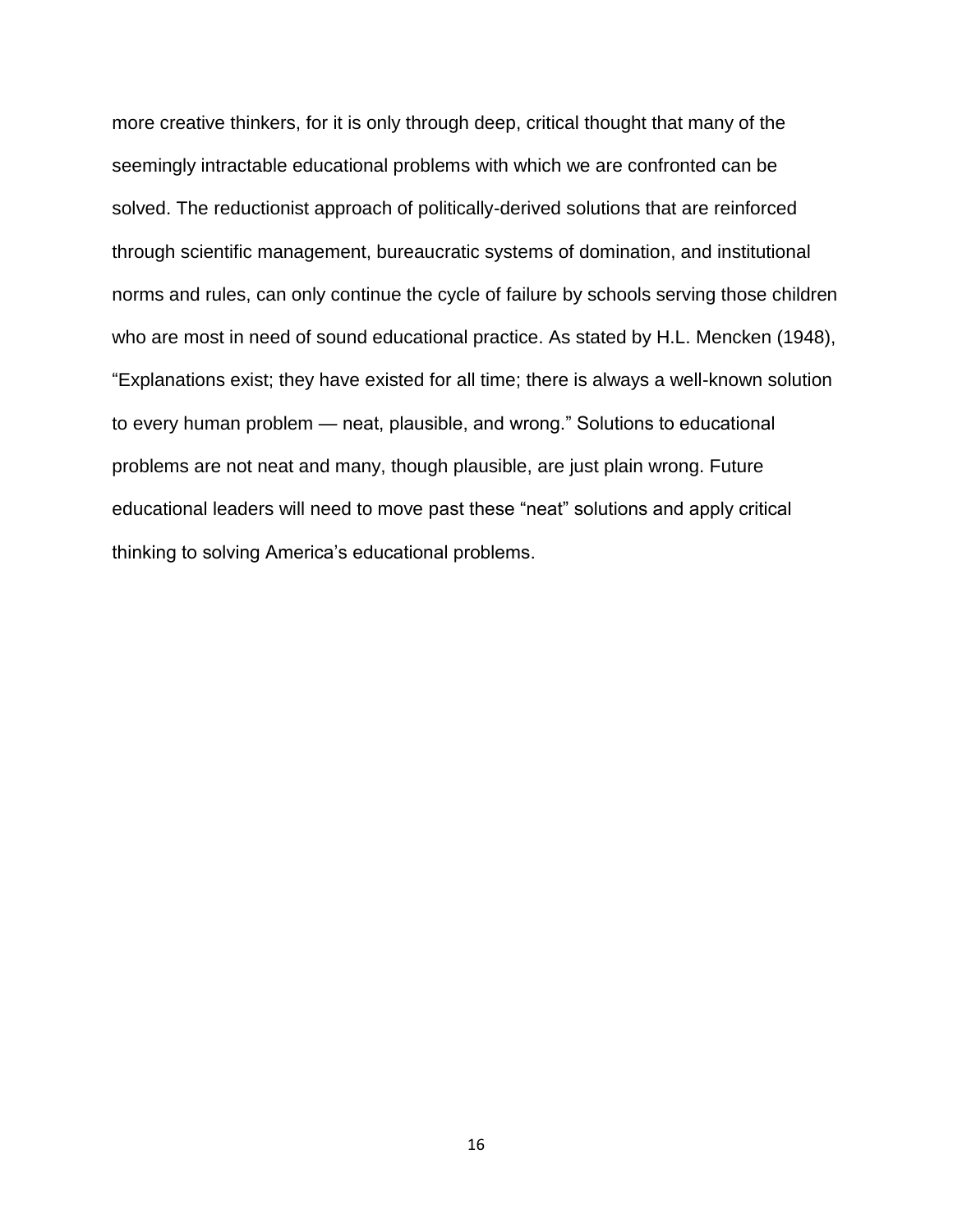# References

- Andrain, C. Comparative political systems: Policy performance and social change. *M.E. Sharpe, 1994. 162-164.*
- Argyris, C., & Schon, D. (1978) *Organisational learning: A theory of action perspective*. Reading, Mass: Addison Wesley.
- Ashworth, R., Boyne, G., & Delbridge, R. (2009). Escape from the Iron Cage? Organizational change and isomorphic pressures in the public sector. *Journal of Public Administration, Research, and Theory*, 19(1): 165-178
- Atlanta Journal and Constitution (June 15, 2011*). Atlanta Public Schools: Help students break poverty's lock*.
- Becker, G. (1994). *Human capital: A theoretical and empirical analysis, with special reference to education, 3rd ed*. Chicago: University of Chicago Press.
- Belzer, A., & St. Clair, R. (2005). Back to the future: Implications of the neopositivist research agenda for adult basic education. *Teachers College Record, 107*, 1393– 1411.
- Birnbaum, R. (1988). How colleges work: The cybernetics of academic organization and leadership. San Francisco: Jossey-Bass Publishers.

Deming, W. (1986), *Out of the crisis*. Cambridge, MA: MIT Press.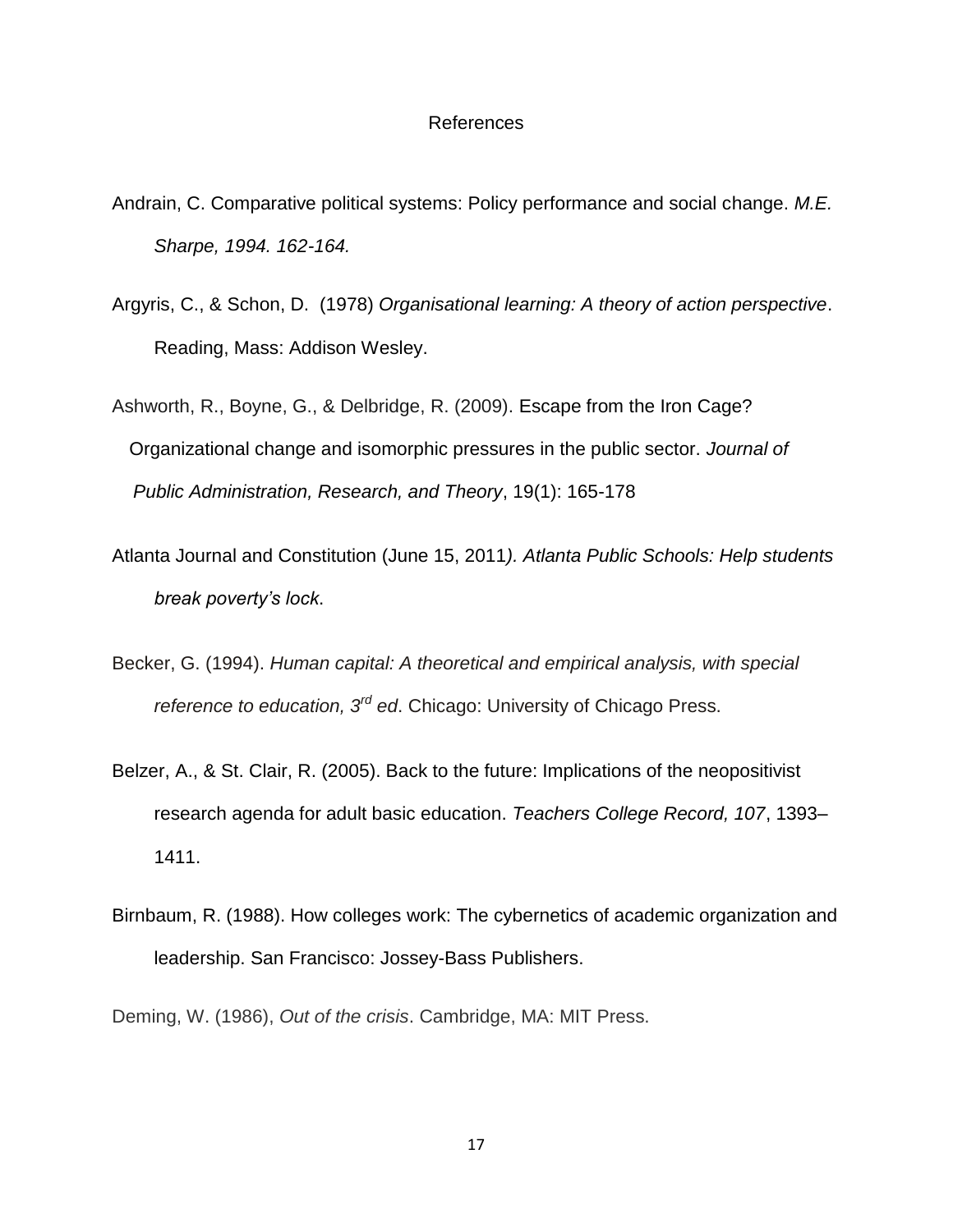- Dörner, D., Kreuzig, H. W., Reither, F., & Stäudel, T. (Eds.). (1983). *On dealing with uncertainty and complexity*. Bern, Switzerland: Hans Huber.
- English, F. (2003). *The postmodern challenge to the theory and practice of educational administration.* Springfield, IL: Charles C. Thomas Publisher, Ltd.

Encyclopaedia Britannica Online, 2007.

- Fuhrman, S. and Elmore, R., eds. (2004) *Redesigning accountability systems for education.* New York: Teachers College Press
- Funke, J. (1991). Solving complex problems: Human identification and control of complex systems. In R. J. Sternberg & P. A. Frensch (Eds.), *Complex problem solving: Principles and mechanisms* (pp. 185-222). Hillsdale, NJ: Lawrence Erlbaum Associates.

Funnerton, R. (2006). *Epistemology*. Blackweld Publishing Ltd.

- Gardiner, L. (1994). *Redesigning higher education: Producing dramatic gains in student learning*. Washington, D.C.: Eric Clearinghouse on Higher Education.
- Giroux, H. (2002). Neoliberlism, corporate culture, and the promise of higher education: The university as a democratic public sphere. *Harvard Educational Review* 72(4): 425-463.
- Goldstein F. C., & Levin H. S. (1987). Disorders of reasoning and problem-solving ability. In M. Meier, A. Benton, & L. Diller (Eds.), *Neuropsychological rehabilitation*. London: Taylor & Francis Group.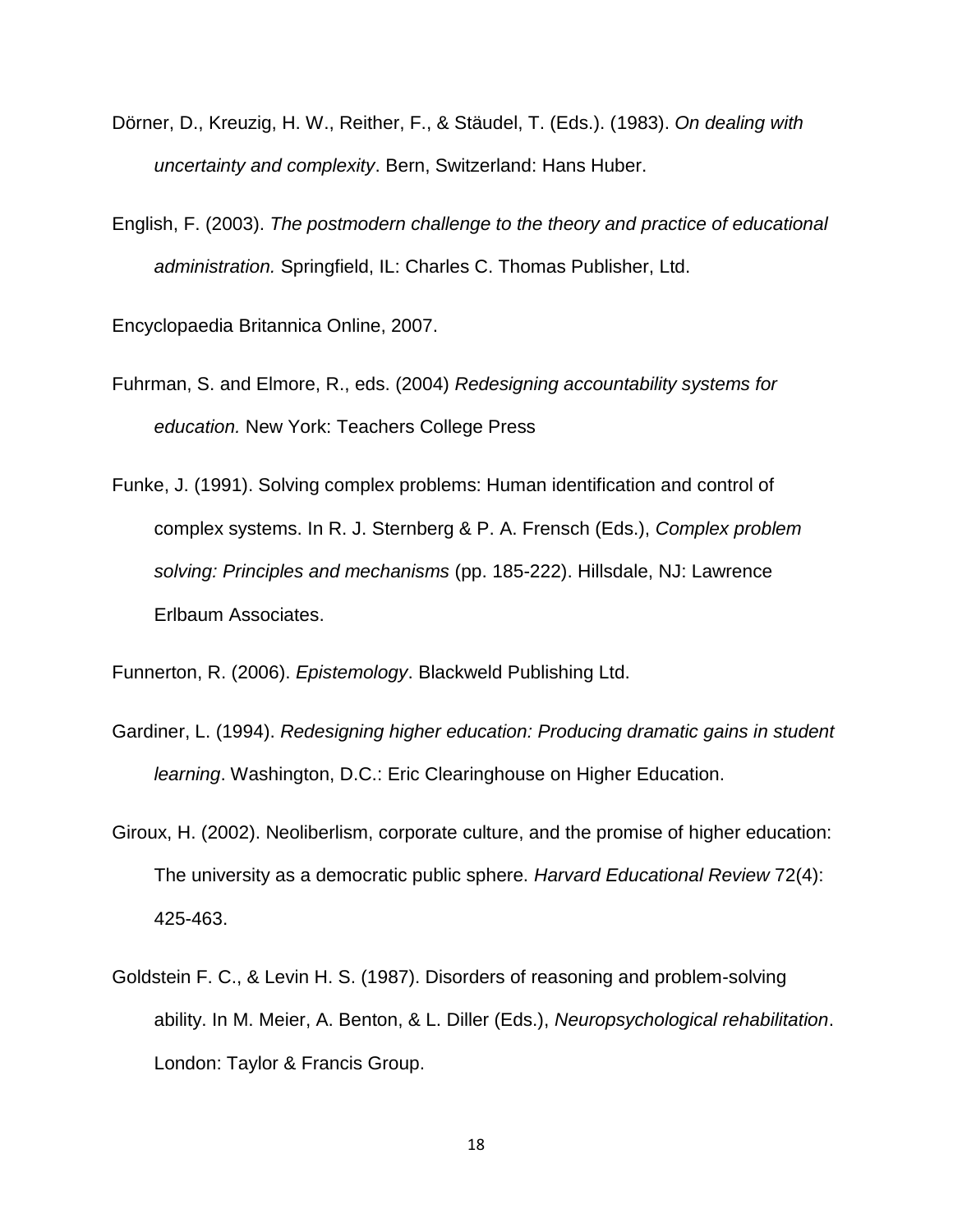Gouldner, A. W. (1955), *Patterns of industrial bureaucracy*, Routledge & Kegan Paul.

- Hall, P. and Rosemary, C. (1996). Political science and the three new institutionalisms. *Political Studies 44(5):936-957*.
- Kanigel, R. (1997) *The one best way: Frederick Winslow Taylor and the enigma of efficiency.* New York: Viking.
- Kemmerling, G. (2002). *The philosophy pages*. Retrieved September 10, from www. philosophypages.com.
- Lounsbury, M. (2001). Institutional sources of practice variation: Staffing college and university recycling programs. I*Administrative Science Quarterly. Vol 46. pp.29–56.*

Mencken, H.L. (1948). *A Mencken chrestomathy, 1st.ed.* New York: A.A. Knopf.

- Meyer, J.W. and Scott, R.W. (1983). *Organizational environments: Ritual and rationality.* Beverly Hills: Sage.
- Mintzberg, H. (1980). Structure in 5's: A synthesis of the research on organizational design. *Management Science*, (26)3: 322-341.

*No Child Left Behind Act of 2001*, Pub. L. No. 107-110, 115 Stat. 1425 (2002)

Ocasio W. (1997). Towards an attention-based view of the firm. *Strategic Management Journal, 18:187-206*.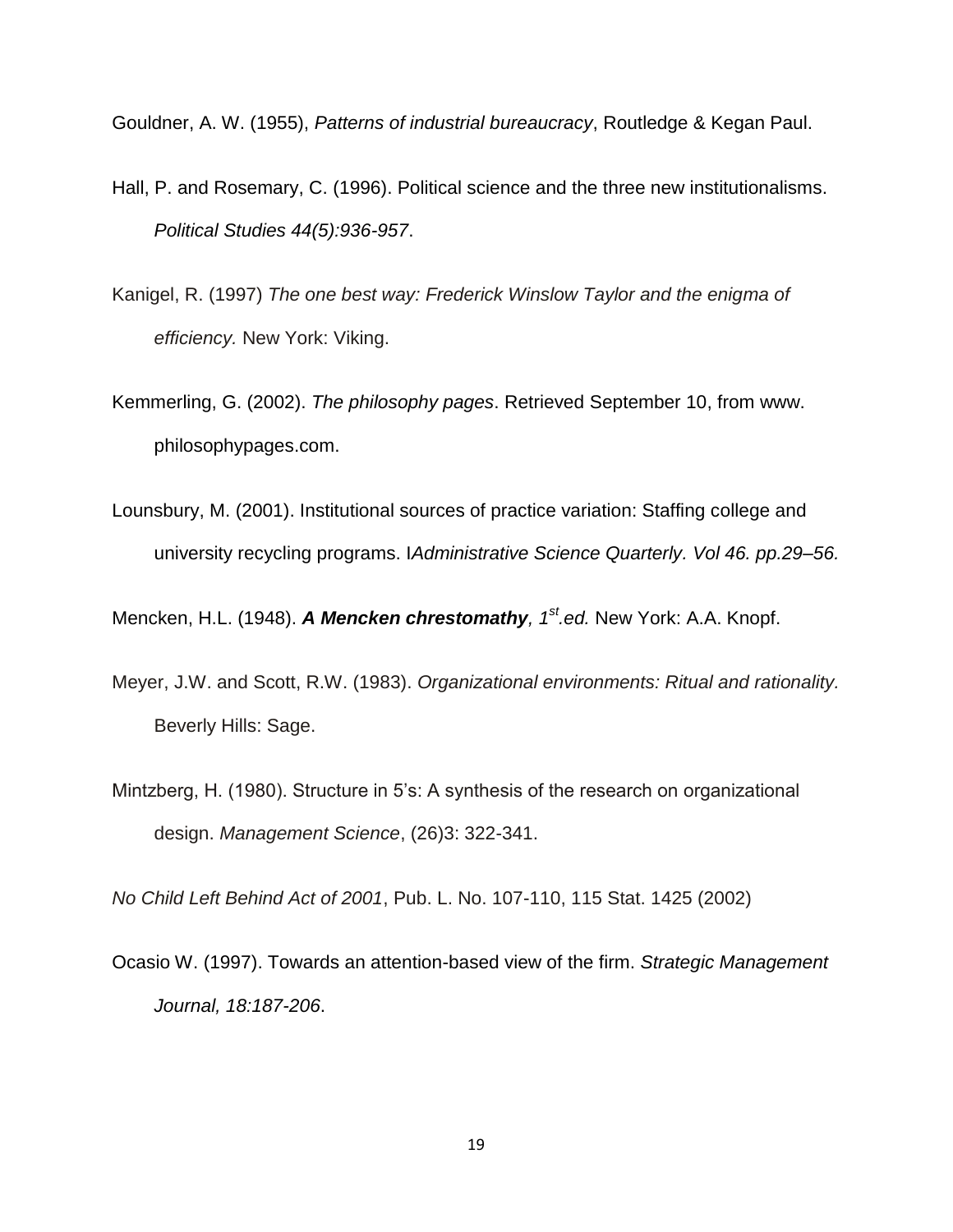- Perry, W.G., Jr. (1970). *Forms of intellectual and ethical development in the college years: A scheme.* New York: Holt, Rinehart, and Winston.
- Powell, W.W. (2007). The new institutionalism. In *The International Encyclopedia of Organization Studies*. Thousand Oaks, CA.: Sage Publishers.
- Scott, R. (2001). *Institutions and organizations, 2nd ed.* Thousand Oaks: Sage Publications.
- St. Clair, R. (2004). A beautiful friendship? The relationship of research to practice in adult education. *Adult Education Quarterly, 54, 224–241.*
- St. Clair, R. (2005). Similarities and superunknowns: An essay on the challenges of educational research*. Harvard Educational Review, 75: 1-18*.
- Taylor, F. (1911). *The principles of scientific management*. New York and London: Harper & Brothers.
- Thornton, P.H. (2002). The rise of the corporation in a craft industry: Conflict and conformity in institutional logics*. Academy of Management Journal, 45: 81-101.*

Weber, M. (1978) *Economy and society*. Berkeley: University of California Press.

- Weber, M. (1994). Political writings. *Cambridge Texts in the History of Political Thought*, Peter Lassman, ed., Translated by Ronald Speirs. Cambridge UP.
- Weber, M. (1921-22/1978). *Economy and society*(two volumes). G. Roth and C. Wittich, eds. Berkeley: University of California Press.